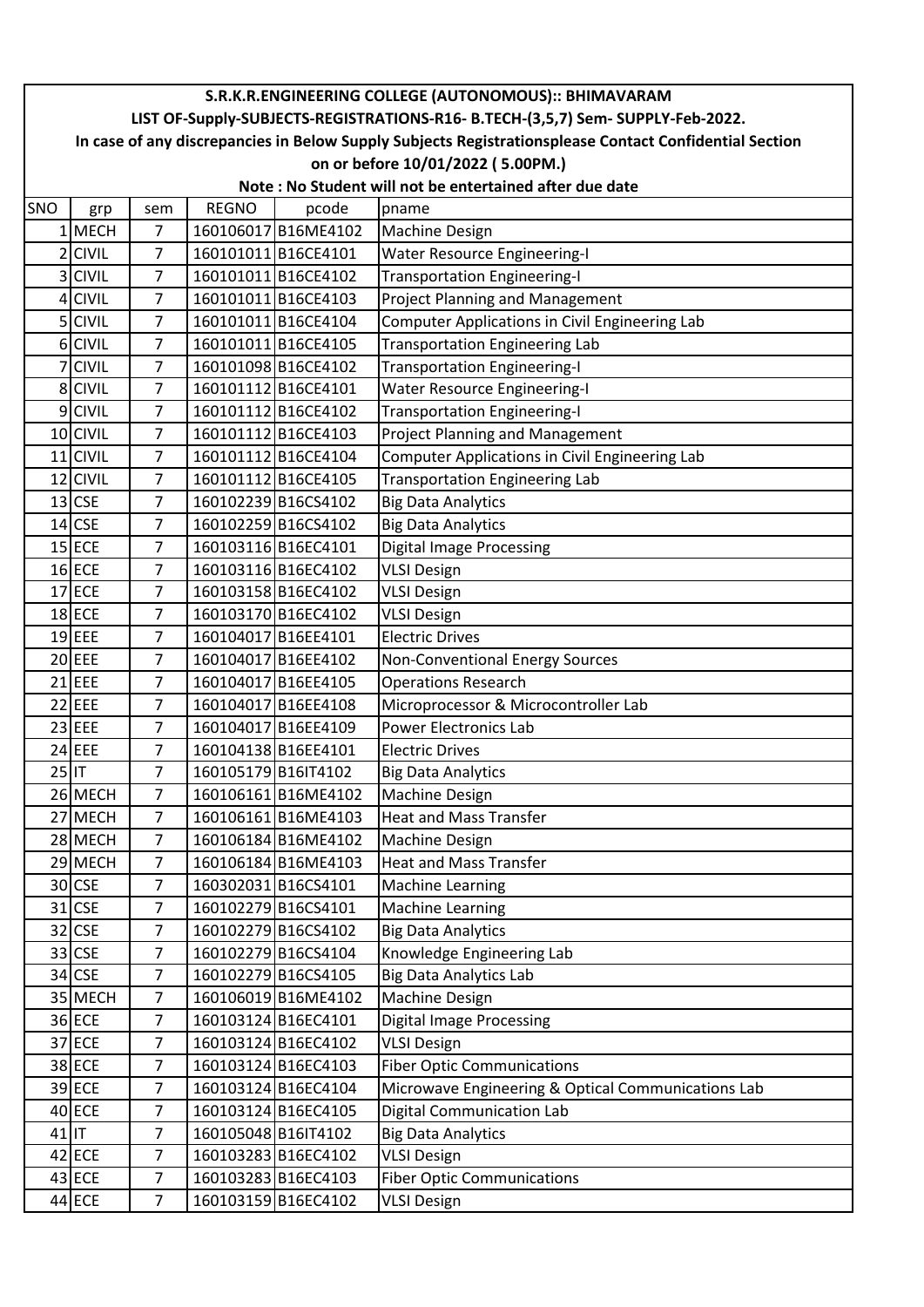| LIST OF-Supply-SUBJECTS-REGISTRATIONS-R16- B.TECH-(3,5,7) Sem- SUPPLY-Feb-2022.<br>In case of any discrepancies in Below Supply Subjects Registrationsplease Contact Confidential Section<br>on or before 10/01/2022 (5.00PM.)<br>Note: No Student will not be entertained after due date<br><b>REGNO</b><br>SNO<br>pcode<br>pname<br>grp<br>sem<br>45 MECH<br>$\overline{7}$<br>160106077 B16ME4103<br><b>Heat and Mass Transfer</b><br>$\overline{7}$<br>46 MECH<br>160106077 B16ME4102<br><b>Machine Design</b><br>47 EEE<br>3<br>160104070 B16ENG2101   MATHEMATICS-IV<br>48 EEE<br>3<br><b>INETWORK ANALYSIS &amp; SYNTHESIS</b><br>160104070B16EE2101<br>49 EEE<br>3<br>160104070B16EE2102<br>ELECTRO MAGNETIC FIELD THEORY<br>$50$ EEE<br>3<br>160104070 B16EC2104<br><b>ELECTRONICS DEVICES &amp; CIRCUITS</b><br>$51$ EEE<br>3<br>160104070 B16ME2106<br><b>ENGINEERING MECHANICS &amp; STRENGTH OF MATERIALS</b><br>52 CIVIL<br>3<br>160101098B16ENG2101<br>MATHEMATICS-IV<br>53 CIVIL<br>$\overline{3}$<br>160101098B16CE2103<br><b>FLUID MECHANICS-I</b><br>54 CIVIL<br>3<br>160101098B16CE2104<br><b>SURVEYING</b><br>55 CIVIL<br>3<br>160101112B16CE2102<br><b>MECHANICS OF SOLIDS</b><br>56 CIVIL<br>3<br>160101112B16CE2103<br><b>FLUID MECHANICS-I</b><br>57 CIVIL<br>3<br>160101112B16CE2104<br><b>SURVEYING</b><br><b>58 ECE</b><br>3<br>160103116B16EC2101<br><b>ANALOG ELECTRONIC CIRCUITS</b><br>59 ECE<br>3<br>160103116B16EC2102<br>PROBABILITY THEORY & RANDOM PROCESSES<br>60 ECE<br>3<br>160103161 B16EE2104<br><b>CIRCUIT ANALYSIS &amp; SYNTHESIS</b><br>61 ECE<br>3<br>160103161B16EC2101<br><b>ANALOG ELECTRONIC CIRCUITS</b><br>62 ECE<br>3<br>160103170 B16EC2101<br><b>ANALOG ELECTRONIC CIRCUITS</b><br>63 ECE<br>3<br>160103204 B16EC2101<br><b>ANALOG ELECTRONIC CIRCUITS</b><br>64 ECE<br>160103208 B16EE2104<br>3<br><b>CIRCUIT ANALYSIS &amp; SYNTHESIS</b><br>$65$ ECE<br>3<br>160103208 B16EC2102<br>PROBABILITY THEORY & RANDOM PROCESSES<br>66 ECE<br>3<br>160103265 B16ENG2101<br>MATHEMATICS-IV<br>67 EEE<br>3<br>160104018B16ME2106<br><b>ENGINEERING MECHANICS &amp; STRENGTH OF MATERIALS</b><br>68 EEE<br>3<br>160104114 B16ENG2101<br><b>MATHEMATICS-IV</b><br>69 EEE<br>3<br>160104114B16EE2101<br>NETWORK ANALYSIS & SYNTHESIS<br>70 EEE<br>3<br>160104114B16EE2102<br>ELECTRO MAGNETIC FIELD THEORY<br>$71$ EEE<br>3<br>160104114 B16ME2106<br><b>ENGINEERING MECHANICS &amp; STRENGTH OF MATERIALS</b><br>72 EEE<br>3<br>160104128B16EC2104<br><b>ELECTRONICS DEVICES &amp; CIRCUITS</b><br>73 EEE<br>3<br>160104138B16EC2104<br><b>ELECTRONICS DEVICES &amp; CIRCUITS</b><br>74 EEE<br>160104258 B16ENG2101 | S.R.K.R.ENGINEERING COLLEGE (AUTONOMOUS):: BHIMAVARAM |  |   |  |  |                |  |  |
|---------------------------------------------------------------------------------------------------------------------------------------------------------------------------------------------------------------------------------------------------------------------------------------------------------------------------------------------------------------------------------------------------------------------------------------------------------------------------------------------------------------------------------------------------------------------------------------------------------------------------------------------------------------------------------------------------------------------------------------------------------------------------------------------------------------------------------------------------------------------------------------------------------------------------------------------------------------------------------------------------------------------------------------------------------------------------------------------------------------------------------------------------------------------------------------------------------------------------------------------------------------------------------------------------------------------------------------------------------------------------------------------------------------------------------------------------------------------------------------------------------------------------------------------------------------------------------------------------------------------------------------------------------------------------------------------------------------------------------------------------------------------------------------------------------------------------------------------------------------------------------------------------------------------------------------------------------------------------------------------------------------------------------------------------------------------------------------------------------------------------------------------------------------------------------------------------------------------------------------------------------------------------------------------------------------------------------------------------------------------------------------------------------------------------------------------------------------------------------------------------------------------------------------------------------------------------------------------------------------------------------------------------------------------|-------------------------------------------------------|--|---|--|--|----------------|--|--|
|                                                                                                                                                                                                                                                                                                                                                                                                                                                                                                                                                                                                                                                                                                                                                                                                                                                                                                                                                                                                                                                                                                                                                                                                                                                                                                                                                                                                                                                                                                                                                                                                                                                                                                                                                                                                                                                                                                                                                                                                                                                                                                                                                                                                                                                                                                                                                                                                                                                                                                                                                                                                                                                                     |                                                       |  |   |  |  |                |  |  |
|                                                                                                                                                                                                                                                                                                                                                                                                                                                                                                                                                                                                                                                                                                                                                                                                                                                                                                                                                                                                                                                                                                                                                                                                                                                                                                                                                                                                                                                                                                                                                                                                                                                                                                                                                                                                                                                                                                                                                                                                                                                                                                                                                                                                                                                                                                                                                                                                                                                                                                                                                                                                                                                                     |                                                       |  |   |  |  |                |  |  |
|                                                                                                                                                                                                                                                                                                                                                                                                                                                                                                                                                                                                                                                                                                                                                                                                                                                                                                                                                                                                                                                                                                                                                                                                                                                                                                                                                                                                                                                                                                                                                                                                                                                                                                                                                                                                                                                                                                                                                                                                                                                                                                                                                                                                                                                                                                                                                                                                                                                                                                                                                                                                                                                                     |                                                       |  |   |  |  |                |  |  |
|                                                                                                                                                                                                                                                                                                                                                                                                                                                                                                                                                                                                                                                                                                                                                                                                                                                                                                                                                                                                                                                                                                                                                                                                                                                                                                                                                                                                                                                                                                                                                                                                                                                                                                                                                                                                                                                                                                                                                                                                                                                                                                                                                                                                                                                                                                                                                                                                                                                                                                                                                                                                                                                                     |                                                       |  |   |  |  |                |  |  |
|                                                                                                                                                                                                                                                                                                                                                                                                                                                                                                                                                                                                                                                                                                                                                                                                                                                                                                                                                                                                                                                                                                                                                                                                                                                                                                                                                                                                                                                                                                                                                                                                                                                                                                                                                                                                                                                                                                                                                                                                                                                                                                                                                                                                                                                                                                                                                                                                                                                                                                                                                                                                                                                                     |                                                       |  |   |  |  |                |  |  |
|                                                                                                                                                                                                                                                                                                                                                                                                                                                                                                                                                                                                                                                                                                                                                                                                                                                                                                                                                                                                                                                                                                                                                                                                                                                                                                                                                                                                                                                                                                                                                                                                                                                                                                                                                                                                                                                                                                                                                                                                                                                                                                                                                                                                                                                                                                                                                                                                                                                                                                                                                                                                                                                                     |                                                       |  |   |  |  |                |  |  |
|                                                                                                                                                                                                                                                                                                                                                                                                                                                                                                                                                                                                                                                                                                                                                                                                                                                                                                                                                                                                                                                                                                                                                                                                                                                                                                                                                                                                                                                                                                                                                                                                                                                                                                                                                                                                                                                                                                                                                                                                                                                                                                                                                                                                                                                                                                                                                                                                                                                                                                                                                                                                                                                                     |                                                       |  |   |  |  |                |  |  |
|                                                                                                                                                                                                                                                                                                                                                                                                                                                                                                                                                                                                                                                                                                                                                                                                                                                                                                                                                                                                                                                                                                                                                                                                                                                                                                                                                                                                                                                                                                                                                                                                                                                                                                                                                                                                                                                                                                                                                                                                                                                                                                                                                                                                                                                                                                                                                                                                                                                                                                                                                                                                                                                                     |                                                       |  |   |  |  |                |  |  |
|                                                                                                                                                                                                                                                                                                                                                                                                                                                                                                                                                                                                                                                                                                                                                                                                                                                                                                                                                                                                                                                                                                                                                                                                                                                                                                                                                                                                                                                                                                                                                                                                                                                                                                                                                                                                                                                                                                                                                                                                                                                                                                                                                                                                                                                                                                                                                                                                                                                                                                                                                                                                                                                                     |                                                       |  |   |  |  |                |  |  |
|                                                                                                                                                                                                                                                                                                                                                                                                                                                                                                                                                                                                                                                                                                                                                                                                                                                                                                                                                                                                                                                                                                                                                                                                                                                                                                                                                                                                                                                                                                                                                                                                                                                                                                                                                                                                                                                                                                                                                                                                                                                                                                                                                                                                                                                                                                                                                                                                                                                                                                                                                                                                                                                                     |                                                       |  |   |  |  |                |  |  |
|                                                                                                                                                                                                                                                                                                                                                                                                                                                                                                                                                                                                                                                                                                                                                                                                                                                                                                                                                                                                                                                                                                                                                                                                                                                                                                                                                                                                                                                                                                                                                                                                                                                                                                                                                                                                                                                                                                                                                                                                                                                                                                                                                                                                                                                                                                                                                                                                                                                                                                                                                                                                                                                                     |                                                       |  |   |  |  |                |  |  |
|                                                                                                                                                                                                                                                                                                                                                                                                                                                                                                                                                                                                                                                                                                                                                                                                                                                                                                                                                                                                                                                                                                                                                                                                                                                                                                                                                                                                                                                                                                                                                                                                                                                                                                                                                                                                                                                                                                                                                                                                                                                                                                                                                                                                                                                                                                                                                                                                                                                                                                                                                                                                                                                                     |                                                       |  |   |  |  |                |  |  |
|                                                                                                                                                                                                                                                                                                                                                                                                                                                                                                                                                                                                                                                                                                                                                                                                                                                                                                                                                                                                                                                                                                                                                                                                                                                                                                                                                                                                                                                                                                                                                                                                                                                                                                                                                                                                                                                                                                                                                                                                                                                                                                                                                                                                                                                                                                                                                                                                                                                                                                                                                                                                                                                                     |                                                       |  |   |  |  |                |  |  |
|                                                                                                                                                                                                                                                                                                                                                                                                                                                                                                                                                                                                                                                                                                                                                                                                                                                                                                                                                                                                                                                                                                                                                                                                                                                                                                                                                                                                                                                                                                                                                                                                                                                                                                                                                                                                                                                                                                                                                                                                                                                                                                                                                                                                                                                                                                                                                                                                                                                                                                                                                                                                                                                                     |                                                       |  |   |  |  |                |  |  |
|                                                                                                                                                                                                                                                                                                                                                                                                                                                                                                                                                                                                                                                                                                                                                                                                                                                                                                                                                                                                                                                                                                                                                                                                                                                                                                                                                                                                                                                                                                                                                                                                                                                                                                                                                                                                                                                                                                                                                                                                                                                                                                                                                                                                                                                                                                                                                                                                                                                                                                                                                                                                                                                                     |                                                       |  |   |  |  |                |  |  |
|                                                                                                                                                                                                                                                                                                                                                                                                                                                                                                                                                                                                                                                                                                                                                                                                                                                                                                                                                                                                                                                                                                                                                                                                                                                                                                                                                                                                                                                                                                                                                                                                                                                                                                                                                                                                                                                                                                                                                                                                                                                                                                                                                                                                                                                                                                                                                                                                                                                                                                                                                                                                                                                                     |                                                       |  |   |  |  |                |  |  |
|                                                                                                                                                                                                                                                                                                                                                                                                                                                                                                                                                                                                                                                                                                                                                                                                                                                                                                                                                                                                                                                                                                                                                                                                                                                                                                                                                                                                                                                                                                                                                                                                                                                                                                                                                                                                                                                                                                                                                                                                                                                                                                                                                                                                                                                                                                                                                                                                                                                                                                                                                                                                                                                                     |                                                       |  |   |  |  |                |  |  |
|                                                                                                                                                                                                                                                                                                                                                                                                                                                                                                                                                                                                                                                                                                                                                                                                                                                                                                                                                                                                                                                                                                                                                                                                                                                                                                                                                                                                                                                                                                                                                                                                                                                                                                                                                                                                                                                                                                                                                                                                                                                                                                                                                                                                                                                                                                                                                                                                                                                                                                                                                                                                                                                                     |                                                       |  |   |  |  |                |  |  |
|                                                                                                                                                                                                                                                                                                                                                                                                                                                                                                                                                                                                                                                                                                                                                                                                                                                                                                                                                                                                                                                                                                                                                                                                                                                                                                                                                                                                                                                                                                                                                                                                                                                                                                                                                                                                                                                                                                                                                                                                                                                                                                                                                                                                                                                                                                                                                                                                                                                                                                                                                                                                                                                                     |                                                       |  |   |  |  |                |  |  |
|                                                                                                                                                                                                                                                                                                                                                                                                                                                                                                                                                                                                                                                                                                                                                                                                                                                                                                                                                                                                                                                                                                                                                                                                                                                                                                                                                                                                                                                                                                                                                                                                                                                                                                                                                                                                                                                                                                                                                                                                                                                                                                                                                                                                                                                                                                                                                                                                                                                                                                                                                                                                                                                                     |                                                       |  |   |  |  |                |  |  |
|                                                                                                                                                                                                                                                                                                                                                                                                                                                                                                                                                                                                                                                                                                                                                                                                                                                                                                                                                                                                                                                                                                                                                                                                                                                                                                                                                                                                                                                                                                                                                                                                                                                                                                                                                                                                                                                                                                                                                                                                                                                                                                                                                                                                                                                                                                                                                                                                                                                                                                                                                                                                                                                                     |                                                       |  |   |  |  |                |  |  |
|                                                                                                                                                                                                                                                                                                                                                                                                                                                                                                                                                                                                                                                                                                                                                                                                                                                                                                                                                                                                                                                                                                                                                                                                                                                                                                                                                                                                                                                                                                                                                                                                                                                                                                                                                                                                                                                                                                                                                                                                                                                                                                                                                                                                                                                                                                                                                                                                                                                                                                                                                                                                                                                                     |                                                       |  |   |  |  |                |  |  |
|                                                                                                                                                                                                                                                                                                                                                                                                                                                                                                                                                                                                                                                                                                                                                                                                                                                                                                                                                                                                                                                                                                                                                                                                                                                                                                                                                                                                                                                                                                                                                                                                                                                                                                                                                                                                                                                                                                                                                                                                                                                                                                                                                                                                                                                                                                                                                                                                                                                                                                                                                                                                                                                                     |                                                       |  |   |  |  |                |  |  |
|                                                                                                                                                                                                                                                                                                                                                                                                                                                                                                                                                                                                                                                                                                                                                                                                                                                                                                                                                                                                                                                                                                                                                                                                                                                                                                                                                                                                                                                                                                                                                                                                                                                                                                                                                                                                                                                                                                                                                                                                                                                                                                                                                                                                                                                                                                                                                                                                                                                                                                                                                                                                                                                                     |                                                       |  |   |  |  |                |  |  |
|                                                                                                                                                                                                                                                                                                                                                                                                                                                                                                                                                                                                                                                                                                                                                                                                                                                                                                                                                                                                                                                                                                                                                                                                                                                                                                                                                                                                                                                                                                                                                                                                                                                                                                                                                                                                                                                                                                                                                                                                                                                                                                                                                                                                                                                                                                                                                                                                                                                                                                                                                                                                                                                                     |                                                       |  |   |  |  |                |  |  |
|                                                                                                                                                                                                                                                                                                                                                                                                                                                                                                                                                                                                                                                                                                                                                                                                                                                                                                                                                                                                                                                                                                                                                                                                                                                                                                                                                                                                                                                                                                                                                                                                                                                                                                                                                                                                                                                                                                                                                                                                                                                                                                                                                                                                                                                                                                                                                                                                                                                                                                                                                                                                                                                                     |                                                       |  |   |  |  |                |  |  |
|                                                                                                                                                                                                                                                                                                                                                                                                                                                                                                                                                                                                                                                                                                                                                                                                                                                                                                                                                                                                                                                                                                                                                                                                                                                                                                                                                                                                                                                                                                                                                                                                                                                                                                                                                                                                                                                                                                                                                                                                                                                                                                                                                                                                                                                                                                                                                                                                                                                                                                                                                                                                                                                                     |                                                       |  |   |  |  |                |  |  |
|                                                                                                                                                                                                                                                                                                                                                                                                                                                                                                                                                                                                                                                                                                                                                                                                                                                                                                                                                                                                                                                                                                                                                                                                                                                                                                                                                                                                                                                                                                                                                                                                                                                                                                                                                                                                                                                                                                                                                                                                                                                                                                                                                                                                                                                                                                                                                                                                                                                                                                                                                                                                                                                                     |                                                       |  |   |  |  |                |  |  |
|                                                                                                                                                                                                                                                                                                                                                                                                                                                                                                                                                                                                                                                                                                                                                                                                                                                                                                                                                                                                                                                                                                                                                                                                                                                                                                                                                                                                                                                                                                                                                                                                                                                                                                                                                                                                                                                                                                                                                                                                                                                                                                                                                                                                                                                                                                                                                                                                                                                                                                                                                                                                                                                                     |                                                       |  |   |  |  |                |  |  |
|                                                                                                                                                                                                                                                                                                                                                                                                                                                                                                                                                                                                                                                                                                                                                                                                                                                                                                                                                                                                                                                                                                                                                                                                                                                                                                                                                                                                                                                                                                                                                                                                                                                                                                                                                                                                                                                                                                                                                                                                                                                                                                                                                                                                                                                                                                                                                                                                                                                                                                                                                                                                                                                                     |                                                       |  |   |  |  |                |  |  |
|                                                                                                                                                                                                                                                                                                                                                                                                                                                                                                                                                                                                                                                                                                                                                                                                                                                                                                                                                                                                                                                                                                                                                                                                                                                                                                                                                                                                                                                                                                                                                                                                                                                                                                                                                                                                                                                                                                                                                                                                                                                                                                                                                                                                                                                                                                                                                                                                                                                                                                                                                                                                                                                                     |                                                       |  |   |  |  |                |  |  |
|                                                                                                                                                                                                                                                                                                                                                                                                                                                                                                                                                                                                                                                                                                                                                                                                                                                                                                                                                                                                                                                                                                                                                                                                                                                                                                                                                                                                                                                                                                                                                                                                                                                                                                                                                                                                                                                                                                                                                                                                                                                                                                                                                                                                                                                                                                                                                                                                                                                                                                                                                                                                                                                                     |                                                       |  |   |  |  |                |  |  |
|                                                                                                                                                                                                                                                                                                                                                                                                                                                                                                                                                                                                                                                                                                                                                                                                                                                                                                                                                                                                                                                                                                                                                                                                                                                                                                                                                                                                                                                                                                                                                                                                                                                                                                                                                                                                                                                                                                                                                                                                                                                                                                                                                                                                                                                                                                                                                                                                                                                                                                                                                                                                                                                                     |                                                       |  |   |  |  |                |  |  |
|                                                                                                                                                                                                                                                                                                                                                                                                                                                                                                                                                                                                                                                                                                                                                                                                                                                                                                                                                                                                                                                                                                                                                                                                                                                                                                                                                                                                                                                                                                                                                                                                                                                                                                                                                                                                                                                                                                                                                                                                                                                                                                                                                                                                                                                                                                                                                                                                                                                                                                                                                                                                                                                                     |                                                       |  |   |  |  |                |  |  |
|                                                                                                                                                                                                                                                                                                                                                                                                                                                                                                                                                                                                                                                                                                                                                                                                                                                                                                                                                                                                                                                                                                                                                                                                                                                                                                                                                                                                                                                                                                                                                                                                                                                                                                                                                                                                                                                                                                                                                                                                                                                                                                                                                                                                                                                                                                                                                                                                                                                                                                                                                                                                                                                                     |                                                       |  | 3 |  |  | MATHEMATICS-IV |  |  |
| 75 IT<br>3<br>160105059 B16IT2101<br><b>DATA STRUCTURES</b>                                                                                                                                                                                                                                                                                                                                                                                                                                                                                                                                                                                                                                                                                                                                                                                                                                                                                                                                                                                                                                                                                                                                                                                                                                                                                                                                                                                                                                                                                                                                                                                                                                                                                                                                                                                                                                                                                                                                                                                                                                                                                                                                                                                                                                                                                                                                                                                                                                                                                                                                                                                                         |                                                       |  |   |  |  |                |  |  |
| 76 IT<br>3<br>160105084B16IT2101<br><b>DATA STRUCTURES</b>                                                                                                                                                                                                                                                                                                                                                                                                                                                                                                                                                                                                                                                                                                                                                                                                                                                                                                                                                                                                                                                                                                                                                                                                                                                                                                                                                                                                                                                                                                                                                                                                                                                                                                                                                                                                                                                                                                                                                                                                                                                                                                                                                                                                                                                                                                                                                                                                                                                                                                                                                                                                          |                                                       |  |   |  |  |                |  |  |
| 77<br>3<br>160105084 B16JT2102<br>OBJECT ORIENTED PROGRAMMING USING C++                                                                                                                                                                                                                                                                                                                                                                                                                                                                                                                                                                                                                                                                                                                                                                                                                                                                                                                                                                                                                                                                                                                                                                                                                                                                                                                                                                                                                                                                                                                                                                                                                                                                                                                                                                                                                                                                                                                                                                                                                                                                                                                                                                                                                                                                                                                                                                                                                                                                                                                                                                                             |                                                       |  |   |  |  |                |  |  |
| 78 MECH<br>5<br>160106017 B16ME3105<br><b>Kinematics of Machines</b>                                                                                                                                                                                                                                                                                                                                                                                                                                                                                                                                                                                                                                                                                                                                                                                                                                                                                                                                                                                                                                                                                                                                                                                                                                                                                                                                                                                                                                                                                                                                                                                                                                                                                                                                                                                                                                                                                                                                                                                                                                                                                                                                                                                                                                                                                                                                                                                                                                                                                                                                                                                                |                                                       |  |   |  |  |                |  |  |
| 79 ECE<br>3<br>160103158 B16EC2101<br><b>ANALOG ELECTRONIC CIRCUITS</b>                                                                                                                                                                                                                                                                                                                                                                                                                                                                                                                                                                                                                                                                                                                                                                                                                                                                                                                                                                                                                                                                                                                                                                                                                                                                                                                                                                                                                                                                                                                                                                                                                                                                                                                                                                                                                                                                                                                                                                                                                                                                                                                                                                                                                                                                                                                                                                                                                                                                                                                                                                                             |                                                       |  |   |  |  |                |  |  |
| 80 CSE<br>3<br>160302031B16CS2102<br>OBJECT ORIENTED PROGRAMMING                                                                                                                                                                                                                                                                                                                                                                                                                                                                                                                                                                                                                                                                                                                                                                                                                                                                                                                                                                                                                                                                                                                                                                                                                                                                                                                                                                                                                                                                                                                                                                                                                                                                                                                                                                                                                                                                                                                                                                                                                                                                                                                                                                                                                                                                                                                                                                                                                                                                                                                                                                                                    |                                                       |  |   |  |  |                |  |  |
| 81 CSE<br>3<br>160302031B16CS2103<br><b>DIGITAL LOGIC DESIGN</b>                                                                                                                                                                                                                                                                                                                                                                                                                                                                                                                                                                                                                                                                                                                                                                                                                                                                                                                                                                                                                                                                                                                                                                                                                                                                                                                                                                                                                                                                                                                                                                                                                                                                                                                                                                                                                                                                                                                                                                                                                                                                                                                                                                                                                                                                                                                                                                                                                                                                                                                                                                                                    |                                                       |  |   |  |  |                |  |  |
| $82$ IT<br>3<br>160105179B16ENG2102<br><b>DISCRETE MATHEMATICAL STRUCTURES</b>                                                                                                                                                                                                                                                                                                                                                                                                                                                                                                                                                                                                                                                                                                                                                                                                                                                                                                                                                                                                                                                                                                                                                                                                                                                                                                                                                                                                                                                                                                                                                                                                                                                                                                                                                                                                                                                                                                                                                                                                                                                                                                                                                                                                                                                                                                                                                                                                                                                                                                                                                                                      |                                                       |  |   |  |  |                |  |  |
| 83 MECH<br>3<br>160106030 B16ENG2101<br>MATHEMATICS-IV                                                                                                                                                                                                                                                                                                                                                                                                                                                                                                                                                                                                                                                                                                                                                                                                                                                                                                                                                                                                                                                                                                                                                                                                                                                                                                                                                                                                                                                                                                                                                                                                                                                                                                                                                                                                                                                                                                                                                                                                                                                                                                                                                                                                                                                                                                                                                                                                                                                                                                                                                                                                              |                                                       |  |   |  |  |                |  |  |
| 84 MECH<br>3<br>160106030 B16ME2104<br><b>ENGINEERING MECHANICS</b>                                                                                                                                                                                                                                                                                                                                                                                                                                                                                                                                                                                                                                                                                                                                                                                                                                                                                                                                                                                                                                                                                                                                                                                                                                                                                                                                                                                                                                                                                                                                                                                                                                                                                                                                                                                                                                                                                                                                                                                                                                                                                                                                                                                                                                                                                                                                                                                                                                                                                                                                                                                                 |                                                       |  |   |  |  |                |  |  |
| 85 MECH<br>3<br>160106044 B16ME2102<br><b>THERMODYNAMICS</b>                                                                                                                                                                                                                                                                                                                                                                                                                                                                                                                                                                                                                                                                                                                                                                                                                                                                                                                                                                                                                                                                                                                                                                                                                                                                                                                                                                                                                                                                                                                                                                                                                                                                                                                                                                                                                                                                                                                                                                                                                                                                                                                                                                                                                                                                                                                                                                                                                                                                                                                                                                                                        |                                                       |  |   |  |  |                |  |  |
| 86 MECH<br>3<br>160106044 B16ME2105<br>MECHANICAL ENGINEERING DRAWING                                                                                                                                                                                                                                                                                                                                                                                                                                                                                                                                                                                                                                                                                                                                                                                                                                                                                                                                                                                                                                                                                                                                                                                                                                                                                                                                                                                                                                                                                                                                                                                                                                                                                                                                                                                                                                                                                                                                                                                                                                                                                                                                                                                                                                                                                                                                                                                                                                                                                                                                                                                               |                                                       |  |   |  |  |                |  |  |
| 5<br>87 CIVIL<br><b>Steel Structures</b><br>160101112 B16CE3103                                                                                                                                                                                                                                                                                                                                                                                                                                                                                                                                                                                                                                                                                                                                                                                                                                                                                                                                                                                                                                                                                                                                                                                                                                                                                                                                                                                                                                                                                                                                                                                                                                                                                                                                                                                                                                                                                                                                                                                                                                                                                                                                                                                                                                                                                                                                                                                                                                                                                                                                                                                                     |                                                       |  |   |  |  |                |  |  |
| 5<br>88 CIVIL<br>160101112B16CE3104<br><b>Geotechnical Engineering-I</b>                                                                                                                                                                                                                                                                                                                                                                                                                                                                                                                                                                                                                                                                                                                                                                                                                                                                                                                                                                                                                                                                                                                                                                                                                                                                                                                                                                                                                                                                                                                                                                                                                                                                                                                                                                                                                                                                                                                                                                                                                                                                                                                                                                                                                                                                                                                                                                                                                                                                                                                                                                                            |                                                       |  |   |  |  |                |  |  |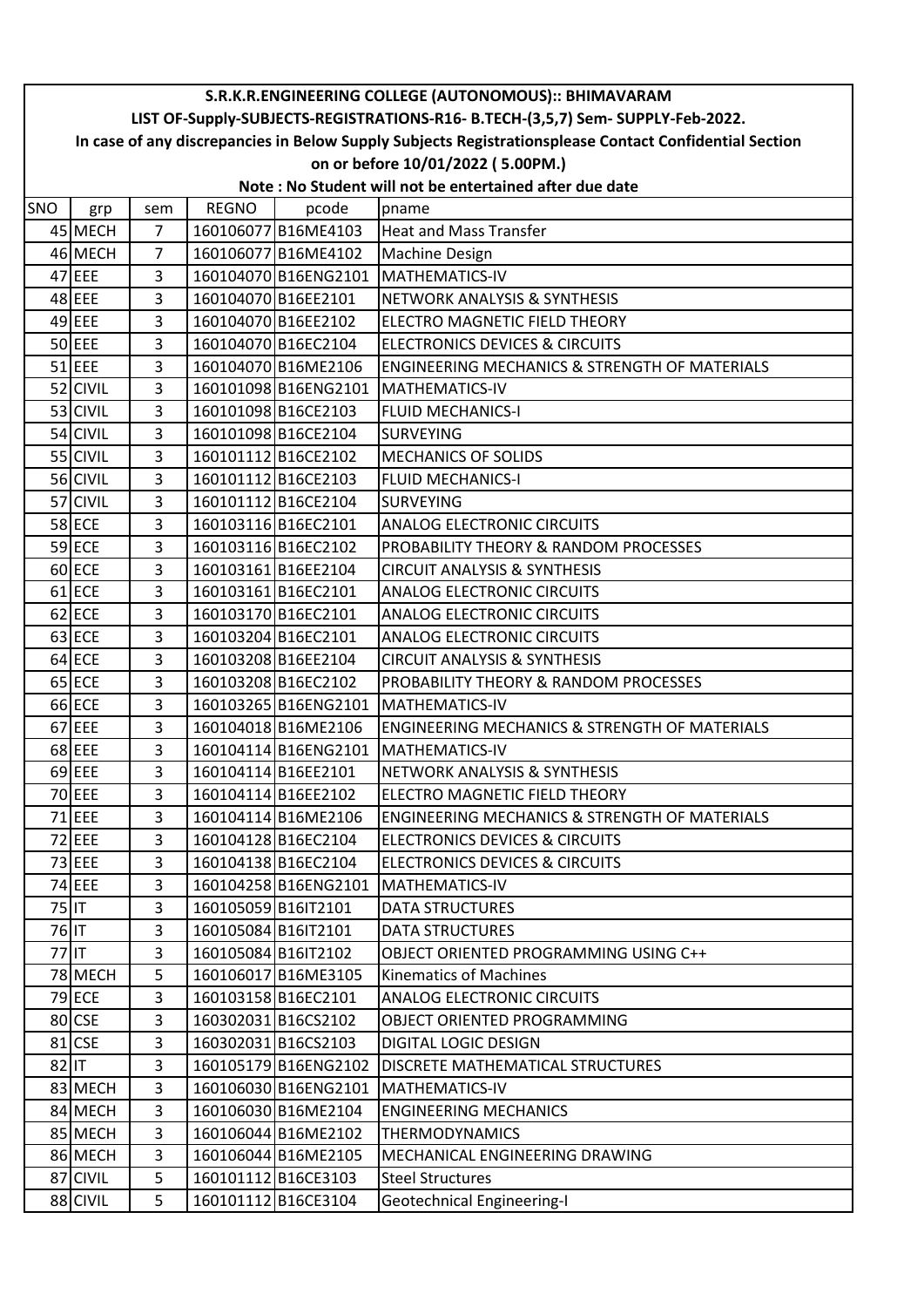|            | S.R.K.R.ENGINEERING COLLEGE (AUTONOMOUS):: BHIMAVARAM                                                  |     |                     |                      |                                                                              |  |  |  |  |
|------------|--------------------------------------------------------------------------------------------------------|-----|---------------------|----------------------|------------------------------------------------------------------------------|--|--|--|--|
|            | LIST OF-Supply-SUBJECTS-REGISTRATIONS-R16- B.TECH-(3,5,7) Sem- SUPPLY-Feb-2022.                        |     |                     |                      |                                                                              |  |  |  |  |
|            | In case of any discrepancies in Below Supply Subjects Registrationsplease Contact Confidential Section |     |                     |                      |                                                                              |  |  |  |  |
|            | on or before 10/01/2022 (5.00PM.)<br>Note: No Student will not be entertained after due date           |     |                     |                      |                                                                              |  |  |  |  |
| <b>SNO</b> |                                                                                                        | sem | <b>REGNO</b>        | pcode                | pname                                                                        |  |  |  |  |
|            | grp<br>89 CIVIL                                                                                        | 5   |                     | 160101112B16CE3105   | <b>Environmental Engineering-I</b>                                           |  |  |  |  |
|            | 90 CIVIL                                                                                               | 5   |                     | 160101112B16CE3106   | Concrete Technology                                                          |  |  |  |  |
|            | 91 CIVIL                                                                                               | 5   |                     | 160101112 B16ENG3102 | Verbal & Quantitative Aptitude-I                                             |  |  |  |  |
|            | 92 CIVIL                                                                                               | 5   |                     | 160101112B16CE3111   | Environmental Engineering Lab                                                |  |  |  |  |
|            | 93 CIVIL                                                                                               | 5   |                     | 160101112 B16CE3112  |                                                                              |  |  |  |  |
|            | 94 CIVIL                                                                                               | 5   |                     | 160101125 B16CE3102  | <b>Geotechnical Engineering Lab-I</b><br>Reinforced Concrete Structures - II |  |  |  |  |
|            | 95 CIVIL                                                                                               | 5   |                     | 160101126 B16CE3101  | <b>Structural Analysis</b>                                                   |  |  |  |  |
|            | 96 CIVIL                                                                                               | 5   |                     | 160101126B16CE3102   | Reinforced Concrete Structures - II                                          |  |  |  |  |
|            | 97 CIVIL                                                                                               | 5   |                     | 160101128 B16CE3102  | Reinforced Concrete Structures - II                                          |  |  |  |  |
|            | 98 CIVIL                                                                                               | 5   |                     | 160101128 B16CE3104  | <b>Geotechnical Engineering-I</b>                                            |  |  |  |  |
|            | 99 CIVIL                                                                                               | 5   |                     | 160101159 B16CE3105  | <b>Environmental Engineering-I</b>                                           |  |  |  |  |
|            | $100$ <sub>CSE</sub>                                                                                   | 5   |                     | 160102239 B16CS3101  | <b>Computer Networks</b>                                                     |  |  |  |  |
|            | $101$ CSE                                                                                              | 5   |                     | 160102239B16CS3104   |                                                                              |  |  |  |  |
|            | $102$ ECE                                                                                              | 5   |                     | 160103116B16EC3102   | Database Management Systems<br><b>Computer Architecture and Organization</b> |  |  |  |  |
|            | 103 ECE                                                                                                | 5   |                     | 160103116B16EC3103   | Antennas and Propagation                                                     |  |  |  |  |
|            | 104 ECE                                                                                                | 5   |                     | 160103116B16EE3103   | <b>Control Systems</b>                                                       |  |  |  |  |
|            | 105 ECE                                                                                                | 5   |                     | 160103158B16EC3102   |                                                                              |  |  |  |  |
|            | 106 ECE                                                                                                | 5   |                     | 160103158B16EC3103   | <b>Computer Architecture and Organization</b>                                |  |  |  |  |
|            | 107 ECE                                                                                                |     |                     |                      | Antennas and Propagation                                                     |  |  |  |  |
|            |                                                                                                        | 5   |                     | 160103170 B16EC3102  | <b>Computer Architecture and Organization</b>                                |  |  |  |  |
|            | 108 ECE                                                                                                | 5   |                     | 160103170 B16EC3103  | Antennas and Propagation                                                     |  |  |  |  |
|            | 109 ECE                                                                                                | 5   |                     | 160103190 B16EC3103  | Antennas and Propagation                                                     |  |  |  |  |
|            | $110$ ECE                                                                                              | 5   |                     | 160103204 B16EC3103  | Antennas and Propagation                                                     |  |  |  |  |
|            | 111 MECH                                                                                               | 3   |                     | 160106091B16ME2102   | <b>THERMODYNAMICS</b>                                                        |  |  |  |  |
|            | 112 MECH                                                                                               | 3   |                     | 160106148 B16ME2102  | <b>THERMODYNAMICS</b>                                                        |  |  |  |  |
|            | 113 MECH                                                                                               | 3   |                     | 160106156 B16ME2102  | <b>THERMODYNAMICS</b>                                                        |  |  |  |  |
|            | $114$ MECH                                                                                             | 3   |                     | 160106156B16ME2105   | MECHANICAL ENGINEERING DRAWING                                               |  |  |  |  |
|            | 115 MECH                                                                                               | 3   |                     | 160106182B16ME2102   | <b>THERMODYNAMICS</b>                                                        |  |  |  |  |
|            | 116 MECH                                                                                               | 3   |                     | 160106184 B16ME2102  | <b>THERMODYNAMICS</b>                                                        |  |  |  |  |
|            | 117 MECH                                                                                               | 3   |                     | 160106184B16ME2105   | MECHANICAL ENGINEERING DRAWING                                               |  |  |  |  |
|            | 118 EEE                                                                                                | 5   |                     | 160104138B16EE3102   | Power System Analysis and Stability                                          |  |  |  |  |
|            | 119 EEE                                                                                                | 5   |                     | 160104258 B16EE3102  | Power System Analysis and Stability                                          |  |  |  |  |
| 120 IT     |                                                                                                        | 5   | 160105012 B16IT3101 |                      | <b>Computer Networks</b>                                                     |  |  |  |  |
| $121$ IT   |                                                                                                        | 5   | 160105012 B16IT3104 |                      | Database Management Systems                                                  |  |  |  |  |
| 122 IT     |                                                                                                        | 5   | 160105059 B16IT3102 |                      | Web Technologies                                                             |  |  |  |  |
| $123$ IT   |                                                                                                        | 5   | 160105084B16IT3103  |                      | Formal Languages And Automata Theory                                         |  |  |  |  |
| 124 IT     |                                                                                                        | 5   | 160105103 B16IT3104 |                      | Database Management Systems                                                  |  |  |  |  |
| 125 IT     |                                                                                                        | 5   | 160105103 B16IT3107 |                      | <b>File Structures</b>                                                       |  |  |  |  |
| 126 IT     |                                                                                                        | 5   | 160105179 B16IT3102 |                      | Web Technologies                                                             |  |  |  |  |
|            | 127 MECH                                                                                               | 5   |                     | 160106030 B16ME3102  | <b>Fluid Mechanics</b>                                                       |  |  |  |  |
|            | 128 MECH                                                                                               | 5   |                     | 160106044 B16ME3101  | <b>Operations Research</b>                                                   |  |  |  |  |
|            | 129 MECH                                                                                               | 5   |                     | 160106044 B16ME3102  | <b>Fluid Mechanics</b>                                                       |  |  |  |  |
|            | 130 MECH                                                                                               | 5   |                     | 160106044 B16ME3105  | <b>Kinematics of Machines</b>                                                |  |  |  |  |
|            | 131 MECH                                                                                               | 5   |                     | 160106091 B16ME3102  | <b>Fluid Mechanics</b>                                                       |  |  |  |  |
|            | 132 CIVIL                                                                                              | 5   |                     | 160101010 B16CE3102  | Reinforced Concrete Structures - II                                          |  |  |  |  |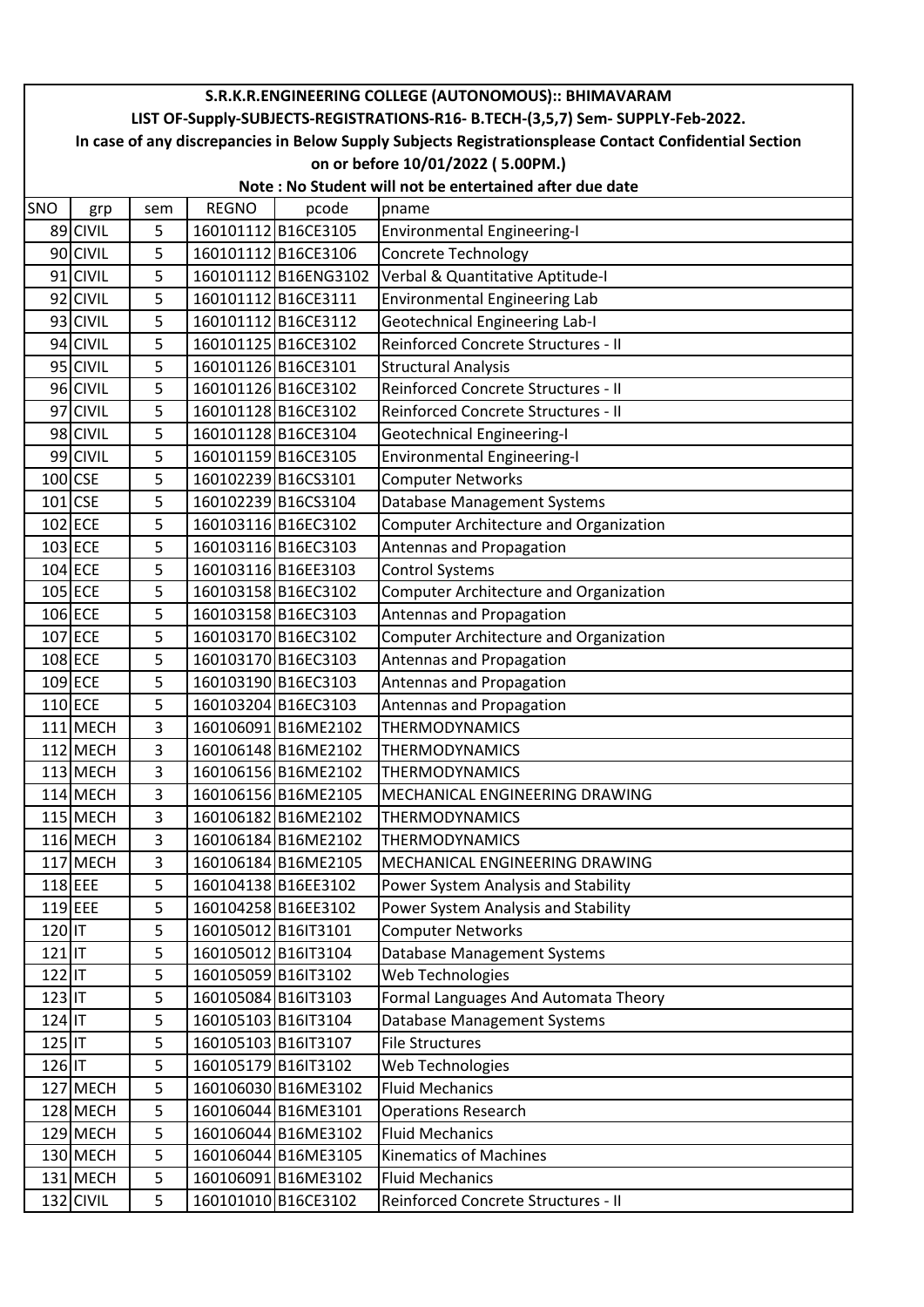## SNO | grp | sem | REGNO | pcode |pname **S.R.K.R.ENGINEERING COLLEGE (AUTONOMOUS):: BHIMAVARAM LIST OF-Supply-SUBJECTS-REGISTRATIONS-R16- B.TECH-(3,5,7) Sem- SUPPLY-Feb-2022. In case of any discrepancies in Below Supply Subjects Registrationsplease Contact Confidential Section on or before 10/01/2022 ( 5.00PM.) Note : No Student will not be entertained after due date** 133 CIVIL | 5 | 160101010 B16CE3103 | Steel Structures 134 CIVIL 5 160101010 B16CE3104 Geotechnical Engineering-I 135 CIVIL 5 160101010 B16CE3105 Environmental Engineering-I 136 CIVIL | 5 | 160101010 B16CE3106 | Concrete Technology 137 CIVIL 5 160101010 B16ENG3102 Verbal & Quantitative Aptitude-I 138 CIVIL | 5 | 160101010 B16CE3111 | Environmental Engineering Lab 139 CIVIL 5 160101010 B16CE3112 Geotechnical Engineering Lab-I 140 CIVIL 5 160101011 B16CE3102 Reinforced Concrete Structures - II 141 CIVIL | 5 | 160101011 B16CE3103 | Steel Structures 142 CIVIL 5 160101011 B16CE3104 Geotechnical Engineering-I 143 CIVIL 5 160101011 B16CE3105 Environmental Engineering-I 144 CIVIL 5 160101059 B16CE3102 Reinforced Concrete Structures - II 145 CIVIL 5 160101086 B16CE3102 Reinforced Concrete Structures - II 146 CIVIL | 5 | 160101098 B16CE3101 | Structural Analysis 147 CIVIL 5 160101098 B16CE3102 Reinforced Concrete Structures - II 148 CIVIL | 5 | 160101098 B16CE3103 | Steel Structures 149 CIVIL 5 160101098 B16CE3104 Geotechnical Engineering-I 150 CIVIL 5 160101098 B16CE3105 Environmental Engineering-I 151 CIVIL | 5 | 160101098 B16CE3106 | Concrete Technology 152 CIVIL 5 160101098 B16ENG3102 Verbal & Quantitative Aptitude-I 153 CIVIL | 5 | 160101112 B16CE3101 | Structural Analysis 154 CIVIL 5 160101112 B16CE3102 Reinforced Concrete Structures - II 155 MECH | 5 | 160106091 B16ME3103 | IC Engines & Gas Turbines 156 MECH 5 160106091 B16ME3104 Industrial Measurements & Metrology 157 MECH | 5 | 160106091 B16ME3105 | Kinematics of Machines 158 MECH | 5 | 160106156 B16ME3103 | IC Engines & Gas Turbines 159 MECH | 5 | 160106156 B16ME3105 | Kinematics of Machines 160 MECH | 5 | 160106182 B16ME3103 | IC Engines & Gas Turbines 161 MECH | 5 | 160106184 B16ME3102 | Fluid Mechanics 162 MECH | 5 | 160106184 B16ME3103 | IC Engines & Gas Turbines 163 MECH 5 160106184 B16ME3104 Industrial Measurements & Metrology 164 MECH 5 160106272 B16ME3105 Kinematics of Machines 165 CIVIL 5 160301019 B16CE3105 Environmental Engineering-I 166 ECE 15 160103285 B16EC3102 Computer Architecture and Organization 167 ECE 1 5 160103285 B16EC3103 Antennas and Propagation 168 ECE 7 5 160103285 B16EC3104 Electronic Measurements and Instrumentation 169 EEE | 5 | 160104017 B16EE3104 | Digital Electronics & Logic Design 170 EEE | 5 | 160104017 B16ENG3103 | Basic Coding 171 EEE | 5 | 160104018 B16EE3103 | Control Systems 172 EEE | 5 | 160104018 B16EE3106 | Digital Signal Processing 173 EEE | 5 | 160104114 B16EE3101 | Electrical Machines-II 174 EEE | 5 | 160104114 B16EC3105 | Linear Integrated & Pulse Circuits 175 EEE | 5 | 160104114 B16EE3103 | Control Systems 176 CIVIL 3 160301019 B16CE2101 ENGINEERING MECHANICS